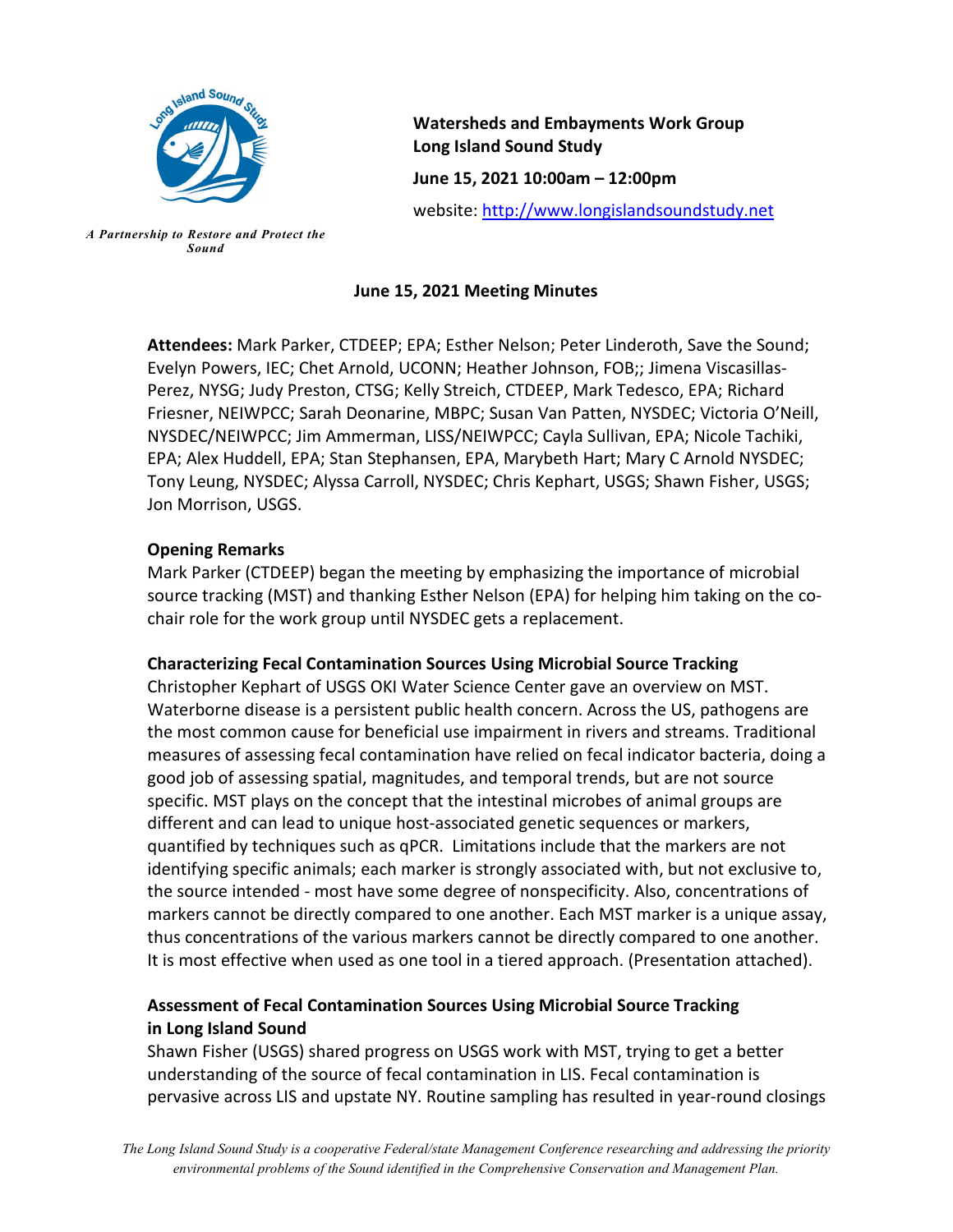in shellfishing areas in Long Island embayments. A primary reason for the project was to help better inform potential updates to TMDLs. USGS worked with New York State Department of Environmental Conservation (NYSDEC) to investigate factors affecting pathogen loads. Objectives were to identify the sources of host contribution using MST. Another objective was to understand sources of fecal contamination to each embayment in summer and winter seasons, in both wet and dry conditions. Stable isotopes were utilized to characterize nitrogen sources and transport mechanisms, mainly for groundwater contributions. Hempstead Harbor was presented as an example. There were 8 source sites throughout the harbor. There was no sustainable difference in coliphage among variables. Human and canine markers were detected in roughly half of the samples. Waterfowl marker was most prevalent in the winter. Groundwater results were negative for all fecal indicator bacteria (FIB). Bed sediment may be a potential source of FIBs and MST markers. Resuspension occurs during tidal shifts, storms, and boat activity. Sediment sample collected in South Hempstead Harbor positive for waterfowl marker; negative for coliphage; high fecal coliform and *E. coli* concentrations. Sediment sample collected at the culvert at Glenwood Road was positive for human, waterfowl, and canine markers; positive for coliphage; high fecal coliform and *E. coli* concentrations. Continuous inputs of human markers and fecal coliform to Hempstead Harbor during dry weather were identified. Stormwater is an important conveyance. Note study had small sample size; additional information is needed to better understand sources of fecal contamination to each embayment in summer and winter seasons, during both wet and dry conditions. More information on relative contributions of biological hosts and transport mechanisms would further improve efforts to set effective reduction measures. All data available on National Water Information System (NWIS) Web Interface page (USGS Water Quality Samples for USA: Sample Data). Presentation attached.

#### **Crescent Beach, Glen Cove, Long Island, NY**

Tony Leung and Alyssa Carroll from NYSDEC shared their work on a case regarding a closed public swimming beach due to elevated bacteria levels. The beach has been closed for 12 years. Groundwater does not appear to be contributing to the contamination. Concern was that discharges from the residences were contributing to the bacteria levels. There could be onsite system failures. Sampling was performed in both wet and dry weather and analyzed for *E*. *Coli* and Fecal Coliform, dye tests were done to conform sanitary systems and stormwater drainage. MST Sampling was done in Summer 2018 & 2019. During the investigation, they did not see as high concentrations as the previous study. Human related fecal coliform was not detected, and low levels of general avian and dog markers were detected. The City of Glen Cove is working with an engineering firm on possible remediation. An engineering report was completed July 2020 recommending the installation of Helix high-flow stormwater filters, conduct ecological restoration, and perform beach management. Interacting with the stakeholders was big challenge; had to find ways to satisfy all parties without compromising the integrity of the investigation. (Presentation attached).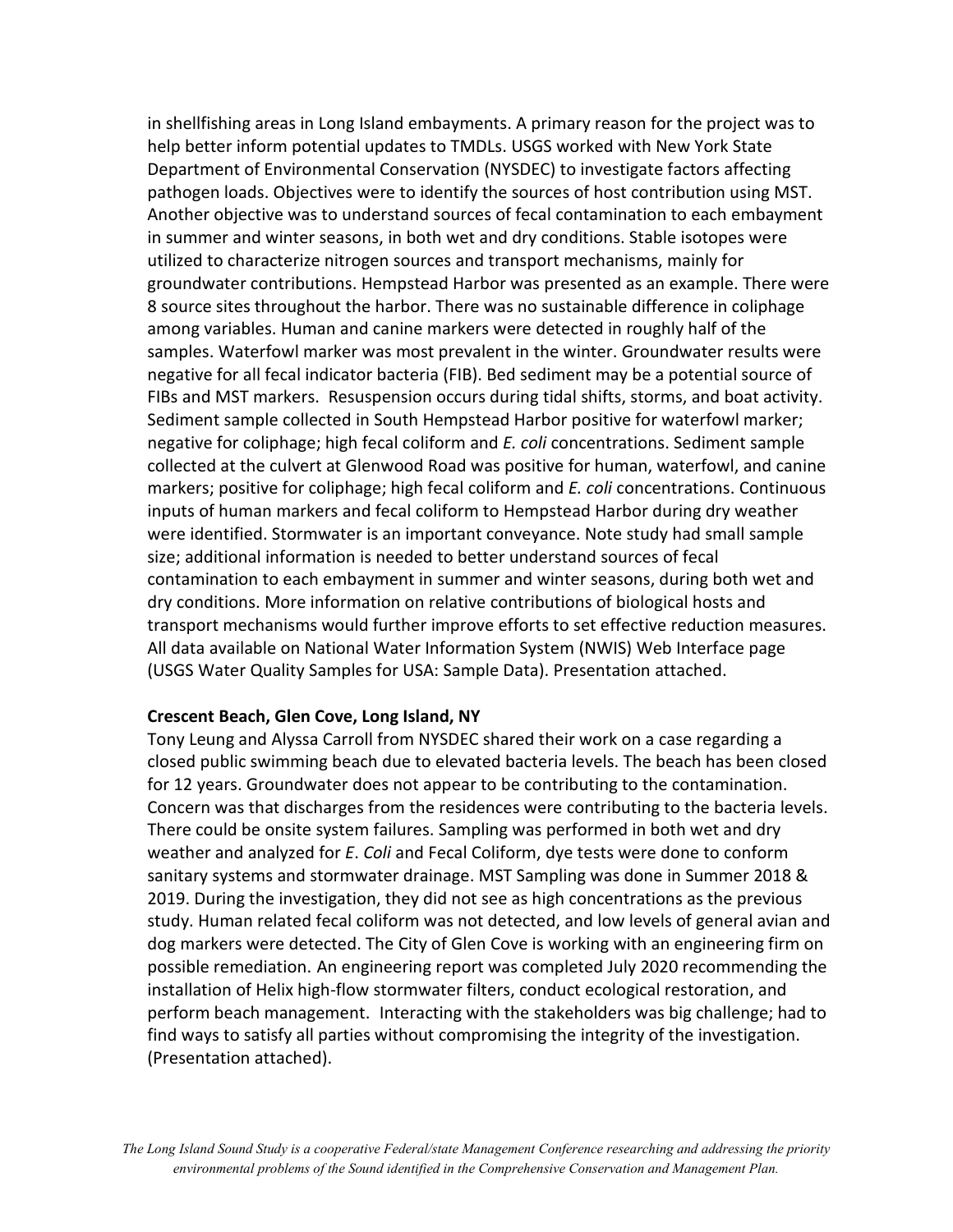#### **Assessment of fecal contamination sources to Alley Creek: Queens County, NY**

Shawn Fisher of USGS, cooperating with New York City Department of Environmental Protection (NYCDEP). NYCDEP wanted to determine the extent of bacterial contamination that was related to humans. Alley Creek receives stormwater runoff and untreated sewage from CSOs and is designated as impaired – 303(d) listed for pathogens by NYSDEC. NYCDEP has been operating under a consent order to reduce CSO contributions and repair infrastructure. Source data was needed to ensure bacteria contributions and assess any decrease in human influences following infrastructure upgrades and repairs. USGS worked with NYCDEP to address components of their Long-Term Control Plan. They identified the relative host contribution of fecal contamination using MST (*Bacteroides* and *Helicobacter*) and chemical analyses in contributing waters to Alley Creek. 8 samples were collected. Fecal contamination sources to Alley Creek were evaluated seasonally, and spatially during both wet and dry conditions, and based on tidal influence. Many sites were high for bacteria, likely related to sewage infrastructure. Pharmaceuticals, sediment FIB and total suspended solids (TSS) were also tested. Bacteria levels at Oakland lake were a bit lower, even with roughly the same TSS contribution. Low tide TSS concentrations were higher at TI-025, the water is more turbid. TI-024 and TI-008 are exposed to sewage at a higher level compared to the other sites. Human markers were low at Oakland lake, most markers were waterfowl markers. Bed sediment revealed human markers for all TI locations. Waterfowl marker was only found at the TI-025 site. TI-007 did not have human markers, it was across from the CSO, but not in its path. Data are available on USGS National Water Information System: Web Interface page (USGS Water Quality Samples for USA: Sample Data). Presentation attached.

## **Microbiological studies of the Bronx and Harlem Rivers – Urban Waters Federal Partnership**

Shawn Fisher USGS, cooperating with the Department of the Interior and USGS NY Water Science Center. This was a coordinated effort between USGS, EPA, NYC, IEC, and Bronx River Alliance. Objective to provide information on likely sources of elevated fecal indicator bacteria observed along the river. Locations with proximity to CSOs were assessed for Fecal Indicator Bacteria and MST markers; temperature, salinity, pH, dissolved oxygen, turbidity, fDOM, and TSS. Assessed the variability in fecal contamination and affects of discharge points along a river with an urbanization gradient In the Harlem River & Bronx hydrodynamics, boat traffic and water temperature were potential causes for inconsistent bacteria levels. Both rivers underwent transects and microbiological assessment, and shorelines were sampled as well. Currently, they are undergoing continuous water monitoring and sediment resuspension monitoring. In 2017, MST transects were done across five locations. In the Harlem River, bacterial contamination (human and canine) was consistent, with higher concentrations of FIB were found along the shorelines, particularly after boat traffic. At the floating dock there was not much of a change likely due to depth. A continuous water quality monitoring project was set up in Roberto Clemente State Park and Mill Pond Park in 2021. In the Bronx river, at the 6 tested locations, MST markers were high throughout for human and canine. Later in the season there were higher concentration of waterfowl marker. This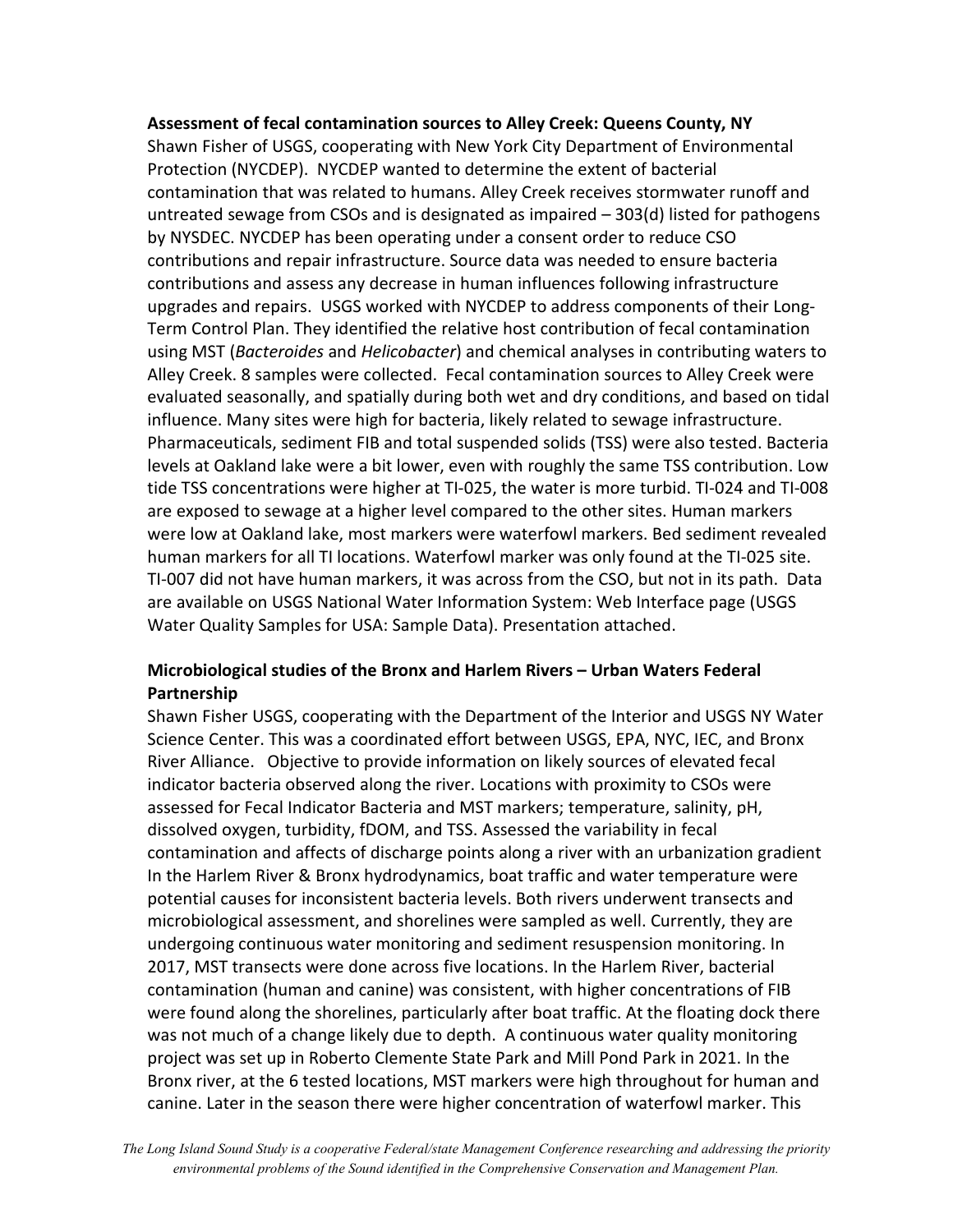information will be used to supplement new management and bacterial monitoring plans in both rivers. (Presentation attached).

## **Questions & Comments**

- Tony Leung: MST analytical work was done by EPA Region 2 for our Crescent Beach; he thanked EPA. Funding is an issue for MST.
- Shawn Fisher: Sediment resuspension issues should not be underestimated and other environmental indicators should be looked at in conjunction when doing MST.
- Stan Stephansen: TMDLs: The science is not there to calculate loadings from the MST results, are you using those in revised TMDLs?
	- $\circ$  Shawn Fisher: No we are not. They are not actually using the numbers, but the concentration of the markers and their locations, to inform the numbers for the TMDLs.

# **Chat Comments**

Sarah Deonarine: On MST Study Design: we have a location with a high bacteria concentration and we don't know if it is from failing cesspools or from waterfowl; if we were to use MST to attempt to figure out the culprit, it sounds like we'd have to use a site with lower bacteria concentrations? Or would we still not really be able to get at what the issue is?

### Fisher, Shawn C:

Hi Sarah, for the dry v wet weather, we went with DEC considerations for their own designations: >0 ; >0.25" wet within the past 3 days prior to the day of sampling. NYSDEC Division of Marine Resources have been using as guidance (not official by DEC).

Kephart, Chris: Sarah, it seems MST could help w/ cesspools v. waterfowl, we can discuss further after meeting, if you would like. As for needing a site w/ lower bacteria... generally, higher FIB concentrations are better for MST application (more likely to get detections/quantities of the relevant MST markers - more data to work with!).

Peter Linderoth: Shawn, or someone else, could you please elaborate a bit more on the high amplification (of the human marker) near STP effluent outfalls. I get the presence in the tests; more specifically, is there a general baseline that can be used based on GPD? For example, consider a narrow portion of an embayment that has numerous potential illicit discharges, an STP effluent outfall meeting its FIB permit, and high hits for *Entero* fairly consistently. Meeting the FIB requirements in its NPDES permit

Tony/Alyssa - Can you share more on how you managed expectations from various stakeholders. Any suggestions to others who are starting an MST project?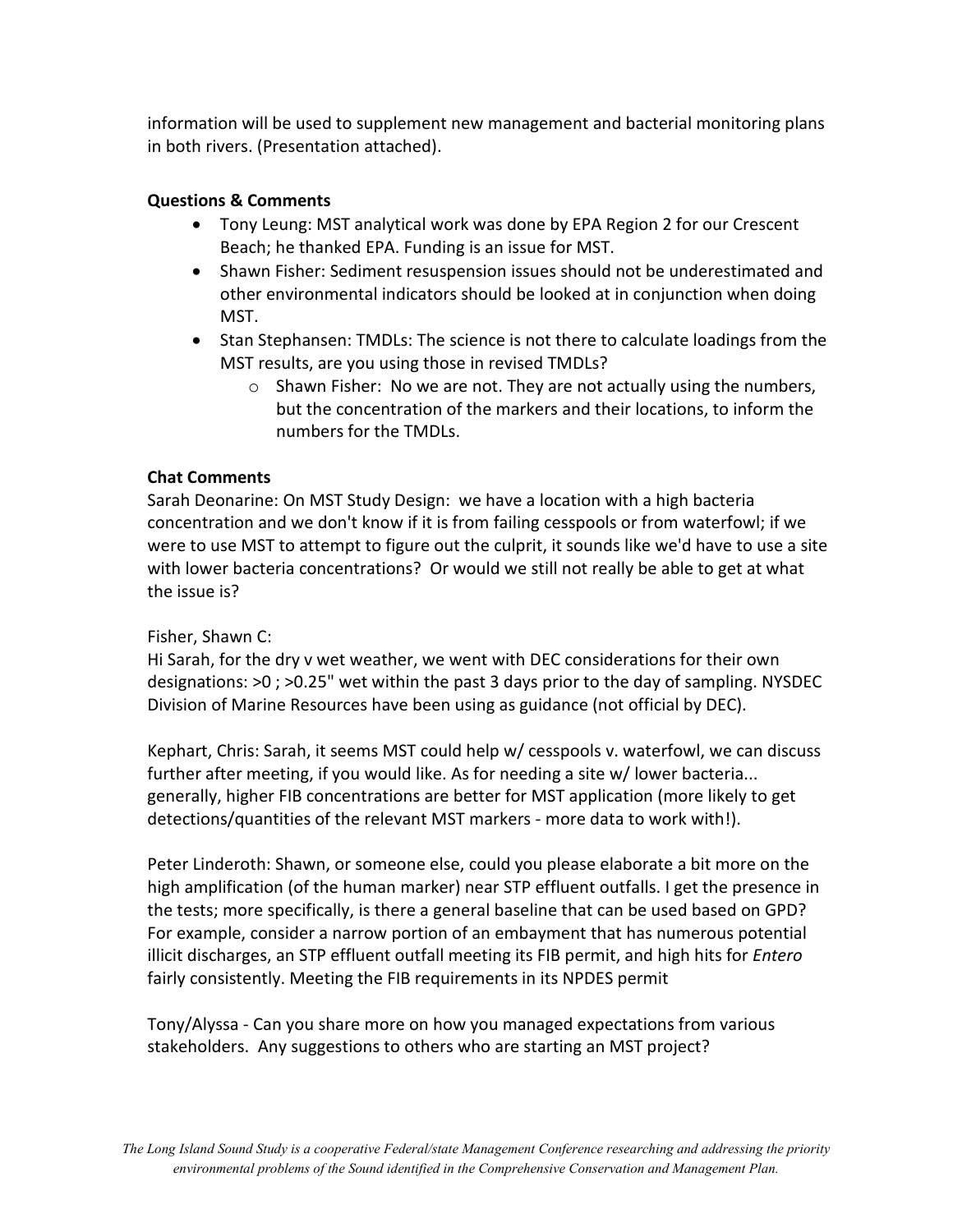Chris/Shawn/Alyssa, can you talk to uncertainty and limitations which may inform future planned sampling effort. e.g., frequency of sampling, number of samples, number of samples frozen for potential future analysis?

Kephart, Chris: Hi Peter, although I can't speak as well to the specific sites and scenario you are describing as Shawn can, I can say... qPCR for MST markers does not discriminate between genetic sequences from live or dead microorganisms. Thus, a portion of MST markers may originate from non-viable fecal bacteria or even free DNA in the water column – esp. downstream from WWTP effluent e.g. ... Not sure if this helps.

Peter Linderoth: It does help and I follow that logic. I am curious if anyone has developed a sort of baseline for the dead microorganisms near an WWTP outfall based on the gallons per day in the permit. I get flows change, so talking in general.

Kephart, Chris: That's a great question. I have not come across that being investigated, but I think it's worth another look through the literature. Would be useful supporting data, even if general, for when this situation comes up.

Tony Leung, NYS DEC: We set the table at the initial meeting with all involved that we should remain open minded and let the science, *i.e*., the results of our dye test, fecal tests as well as MST results speak to the source of contamination. Results were shared as they are finalized with all. And in the end, everyone was on board except one individual. Nassau County Dept. of Health and EPA was great in sharing the info and supporting our conclusion.

Carroll, Alyssa D (DEC): To add to Tony's response. As mentioned, the City requested to have their inspector on-site and he had a lot of suggestions that we explored. We included additional sampling locations (as requested) to ensure the stakeholders we were thorough in our investigation. We tried to make our relay of results as comprehensive as possible using maps and tables of results. NCDOH was helpful in interpreting some of the data to the stakeholders.

Kephart, Chris: …. there are no magic numbers in terms of frequency and total n at each site/overall. Each study is going to be different in terms of the setting complexity, the magnitude of the fecal contamination (which will influence number of detections vs. nondetects of MST markers) and the questions that investigators hope to answer. If you have a particular potential study to discuss, we can talk after meeting to get more into this. If just for discussion topic, of course funding is going to drive sampling scope in addition to the factors already mentioned.

#### EPA: Anything you would like to add?

What is needed to have microbial source tracking efforts result in identifying and remediating specific microbial sources? Are complementary data or parallel management